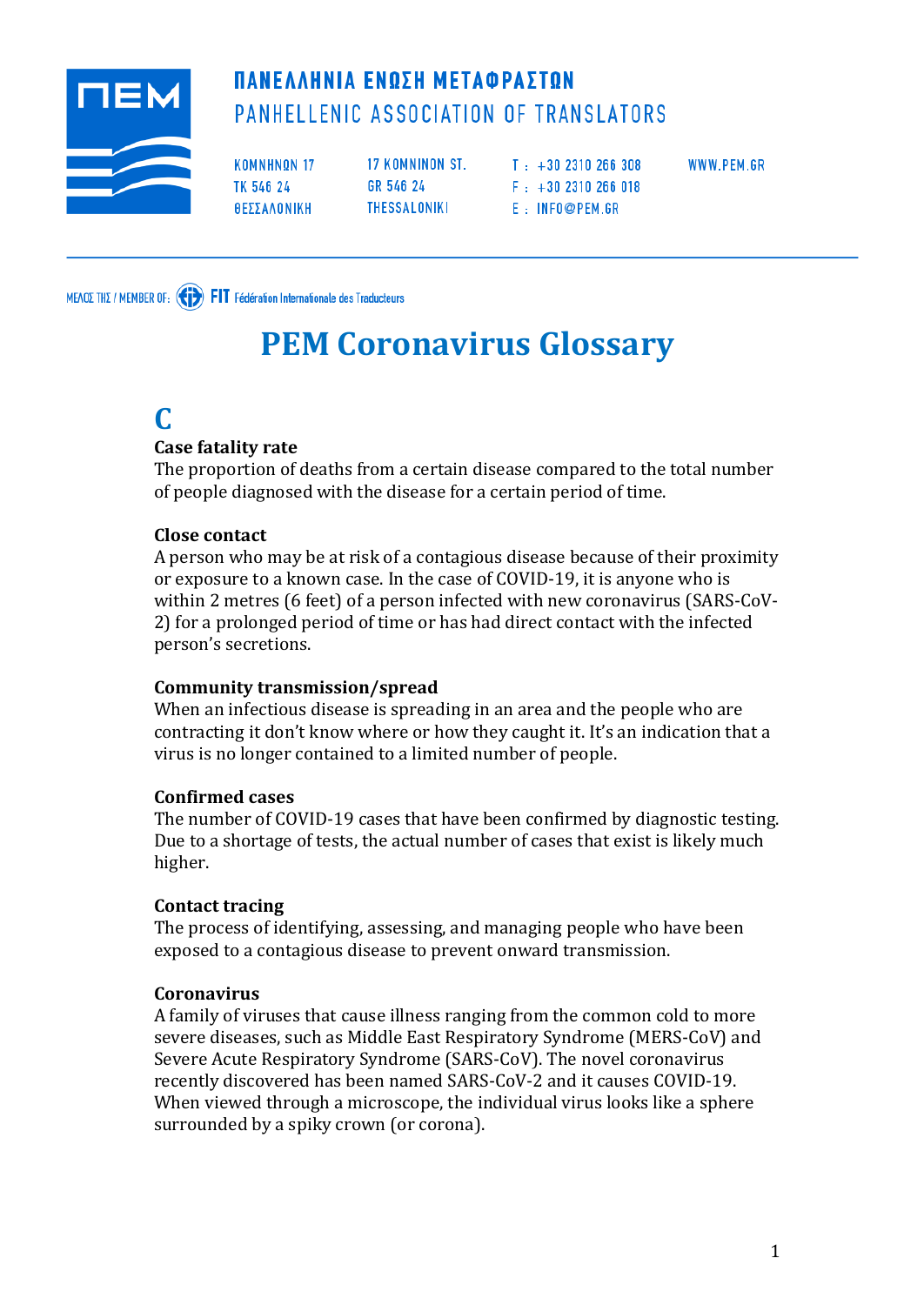

#### ΠΑΝΕΛΛΗΝΙΑ ΕΝΩΣΗ ΜΕΤΑΦΡΑΣΤΩΝ

PANHELLENIC ASSOCIATION OF TRANSLATORS

#### **COVID-19**

The name of the respiratory disease caused by the novel coronavirus (SARS-CoV-2). It stands for "**Co**rona**vi**rus **D**isease 20**19**".

## **E**

#### **Epidemic**

An outbreak of a disease that has spread to a wider area.

### **F**

#### **Flattening the curve**

Slowing a virus' spread to reduce the peak number of cases and related demands on hospitals and infrastructure.

# **H**

#### **Herd immunity**

If a person gets a vaccine or becomes sick from a virus, they develop antibodies against that virus. When enough people have developed antibodies, people are more protected from getting the disease, even if they haven't had the vaccine, because the vast majority is immune and incapable of spreading the virus.

# **I**

#### **Incubation period**

The time between when someone is infected with a pathogen, such as a virus, and when the first symptoms of illness appear.

#### **Isolation**

When someone who is sick stays away from others so that they do not infect anyone else. Isolation should continue until the risk of infecting someone else is thought to be low, in consultation with a doctor.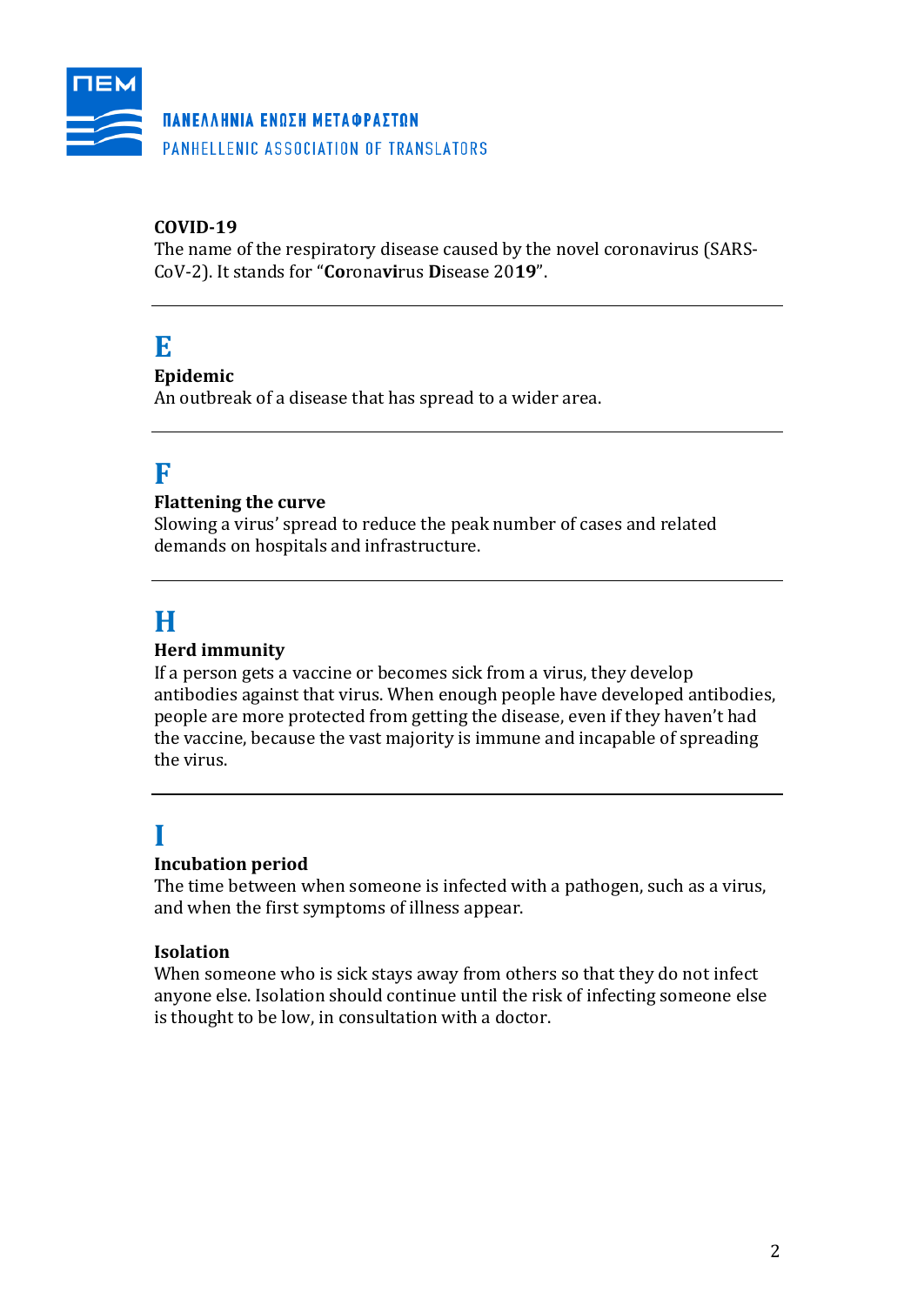

#### ΠΑΝΕΛΛΗΝΙΑ ΕΝΩΣΗ ΜΕΤΑΦΡΑΣΤΩΝ

PANHELLENIC ASSOCIATION OF TRANSLATORS

# **L**

#### **Lockdown**

Prohibiting gatherings and movements, with the exception of movement for basic needs and services.

### **M**

#### **Mortality rate**

The number of deaths (in general or due to a specific cause) in a particular population, scaled to the size of that population, per unit of time. Mortality rate is typically expressed in units of deaths per 1,000 individuals per year.

### **N**

#### **Negative-pressure rooms**

Rooms specifically designed for patients with contagious diseases that contain any circulating air within the room and prevent it from being released into any other part of the hospital.

## **O**

#### **Outbreak**

A sudden rise in the incidence of a disease.

## **P**

#### **Pandemic**

An epidemic that has spread over multiple countries or continents, usually affecting a large number of people.

# **Q**

#### **Quarantine**

It is when someone who has been exposed to a disease but does not show any symptoms stays away from others for a period of time in case they are infected. By keeping their distance, they can avoid spreading the disease to others. A quarantine usually lasts a little longer than the incubation period for a disease.